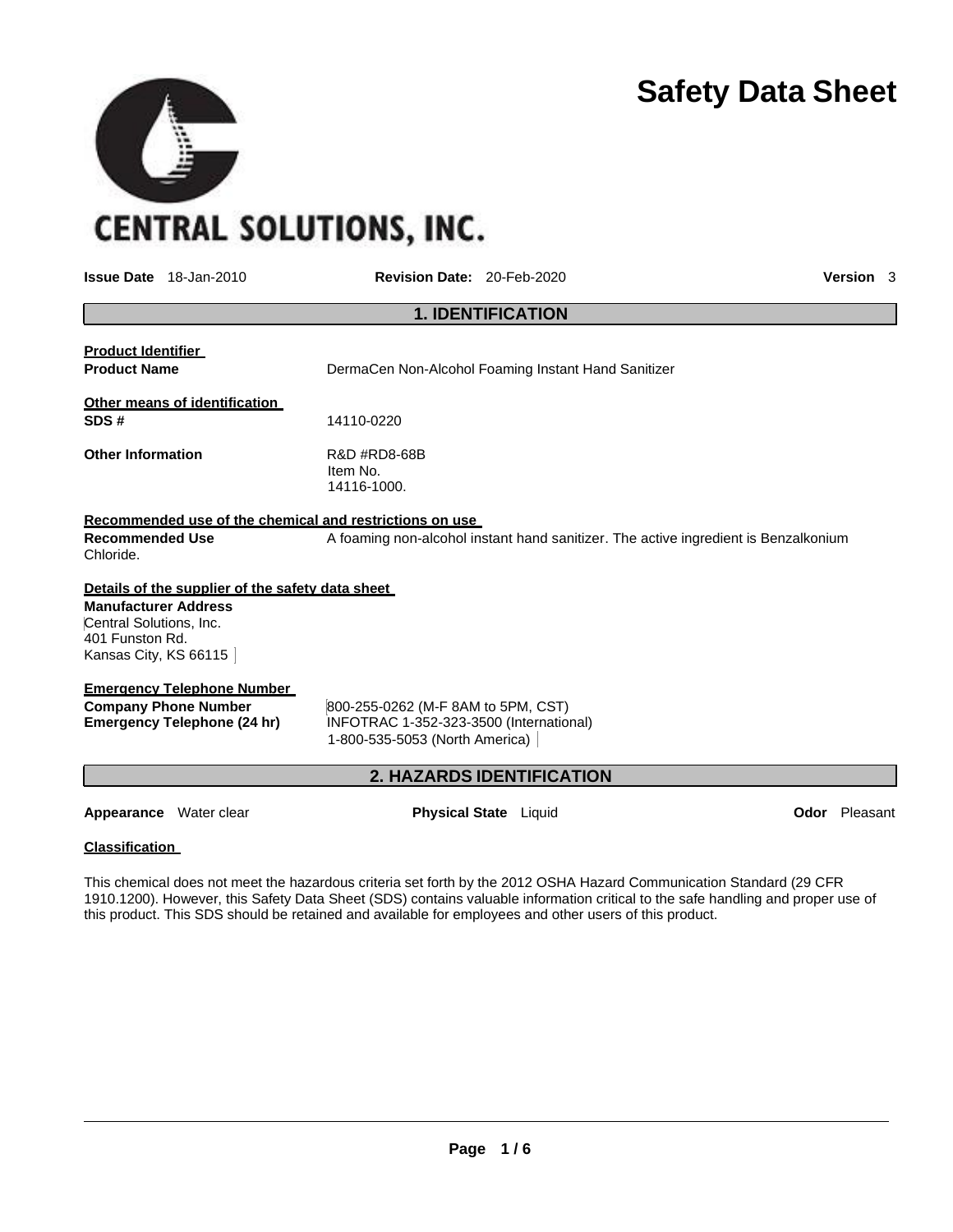## **3. COMPOSITION/INFORMATION ON INGREDIENTS**

The product contains no substances which at their given concentration, are considered to be hazardous to health.

Chemical blend.

## **4. FIRST-AID MEASURES**

#### **First Aid Measures**

| <b>General Advice</b> | Provide this SDS to medical personnel for treatment. Always get medical attention when<br>product is swallowed or when symptoms are significant or persist. |  |  |
|-----------------------|-------------------------------------------------------------------------------------------------------------------------------------------------------------|--|--|
| <b>Eye Contact</b>    | Flush with water for 15 minutes. If irritation persists, call physician.                                                                                    |  |  |
| <b>Skin Contact</b>   | Is intended to be used on the skin. If irritation occurs, discontinue use.                                                                                  |  |  |
| <b>Inhalation</b>     | Not an expected route of exposure.                                                                                                                          |  |  |
| <b>Ingestion</b>      | If patient is conscious and alert, dilute by drinking large quantities of water. Allow vomiting                                                             |  |  |
|                       | to occur if patient is conscious and alert, then get medical attention.                                                                                     |  |  |

#### **Most important symptoms and effects**

| <b>Symptoms</b> | If in eyes: Burning sensation, watering, or redness.               |  |  |
|-----------------|--------------------------------------------------------------------|--|--|
|                 | If swallowed: Possible gastrointestinal irritation or disturbance. |  |  |

## **Indication of any immediate medical attention and special treatment needed**

**Notes to Physician** Treat symptomatically.

## **5. FIRE-FIGHTING MEASURES**

## **Suitable Extinguishing Media**

Use extinguishing measures that are appropriate to local circumstances and the surrounding environment.

**Unsuitable Extinguishing Media** Not determined.

#### **Specific Hazards Arising from the Chemical**

This is a water based non-flammable product with no known fire or explosion hazards.

**Hazardous Combustion Products** Carbon oxides.

#### **Protective equipment and precautions for firefighters**

As in any fire, wear self-contained breathing apparatus pressure-demand, MSHA/NIOSH (approved or equivalent) and full protective gear.

#### **6. ACCIDENTAL RELEASE MEASURES**

#### **Personal precautions, protective equipment and emergency procedures**

**Personal Precautions** Use personal protective equipment as required.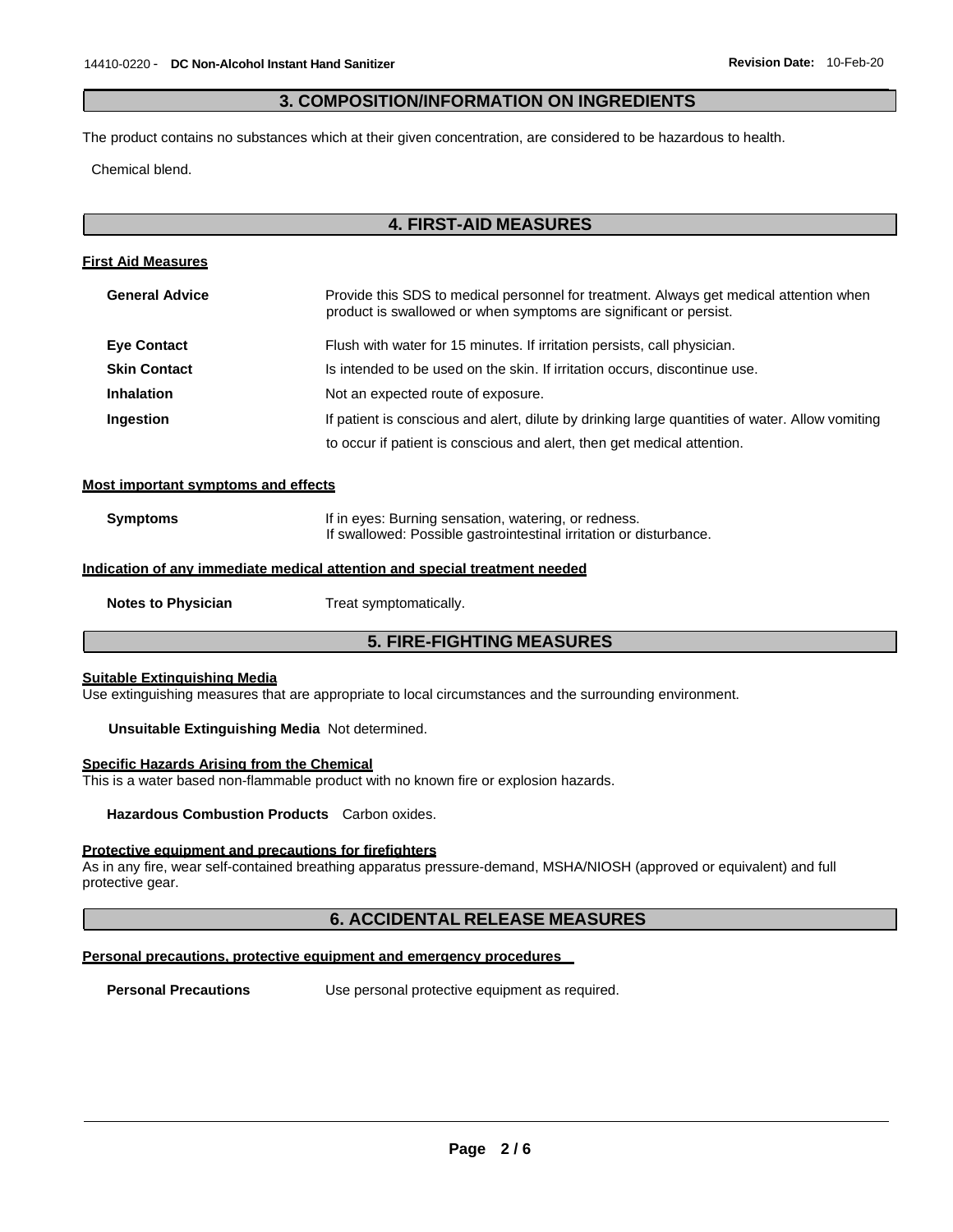## **Methods and material for containment and cleaning up**

| <b>Methods for Containment</b>                                        | Prevent further leakage or spillage if safe to do so.                                                                                                                                                                                                                     |  |  |
|-----------------------------------------------------------------------|---------------------------------------------------------------------------------------------------------------------------------------------------------------------------------------------------------------------------------------------------------------------------|--|--|
| <b>Methods for Clean-Up</b>                                           | SMALL SPILLS: Small spills (< 1 gallon) may be washed down a drain or cleaned up and<br>disposed of into a sanitary sewer system.<br>LARGE SPILLS: Large spills (> 1 gallon) should be contained and collected (by absorption<br>or vacuuming) then disposed of properly. |  |  |
|                                                                       | 7. HANDLING AND STORAGE                                                                                                                                                                                                                                                   |  |  |
| <b>Precautions for safe handling</b>                                  |                                                                                                                                                                                                                                                                           |  |  |
| <b>Advice on Safe Handling</b>                                        | Handle in accordance with good industrial hygiene and safety practice. Do not contaminate<br>water, food, or feed. Do not reuse empty containers. Keep containers clean & closed.                                                                                         |  |  |
| Conditions for safe storage, including any incompatibilities          |                                                                                                                                                                                                                                                                           |  |  |
| <b>Storage Conditions</b>                                             | Keep out of the reach of children.                                                                                                                                                                                                                                        |  |  |
| <b>Incompatible Materials</b>                                         | None known based on information supplied.                                                                                                                                                                                                                                 |  |  |
|                                                                       | 8. EXPOSURE CONTROLS/PERSONAL PROTECTION                                                                                                                                                                                                                                  |  |  |
| <b>Exposure Guidelines</b>                                            | The following information is given as general guidance                                                                                                                                                                                                                    |  |  |
| Appropriate engineering controls                                      |                                                                                                                                                                                                                                                                           |  |  |
| <b>Engineering Controls</b>                                           | Mechanical Ventilations (General): Normally sufficient<br>Local Exhaust: Not Normally Needed.                                                                                                                                                                             |  |  |
| Individual protection measures, such as personal protective equipment |                                                                                                                                                                                                                                                                           |  |  |
| <b>Eye/Face Protection</b>                                            | Not normally required under normal use conditions. Avoid eye contact when using.                                                                                                                                                                                          |  |  |
| <b>Skin and Body Protection</b>                                       | NOT NEEDED, this product is a skin cleaner.                                                                                                                                                                                                                               |  |  |
| <b>Respiratory Protection</b>                                         | Not needed. General ventilation is normally adequate.                                                                                                                                                                                                                     |  |  |

**General Hygiene Considerations** Do not get into eyes. Protect food & drink from contamination by product.

## **9. PHYSICAL AND CHEMICAL PROPERTIES**

## **Information on basic physical and chemical properties**

| <b>Physical State</b><br>Appearance<br>Color                                                                                                                                                                                                            | Liauid<br>Water clear<br>Water clear                                                                                                               | Odor<br><b>Odor Threshold</b> | Pleasant<br>Not determined |
|---------------------------------------------------------------------------------------------------------------------------------------------------------------------------------------------------------------------------------------------------------|----------------------------------------------------------------------------------------------------------------------------------------------------|-------------------------------|----------------------------|
| <b>Property</b><br>рH<br><b>Melting Point/Freezing Point</b><br><b>Boiling Point/Boiling Range</b><br><b>Flash Point</b><br><b>Evaporation Rate</b><br><b>Flammability (Solid, Gas)</b><br><b>Upper Flammability Limits</b><br>Lower Flammability Limit | Values<br>5.00-7.00<br>Not established<br>100 °C / 212 °F<br>Not determined<br>Not established<br>Not determined<br>Not available<br>Not available | Rem ark s<br>• Method         |                            |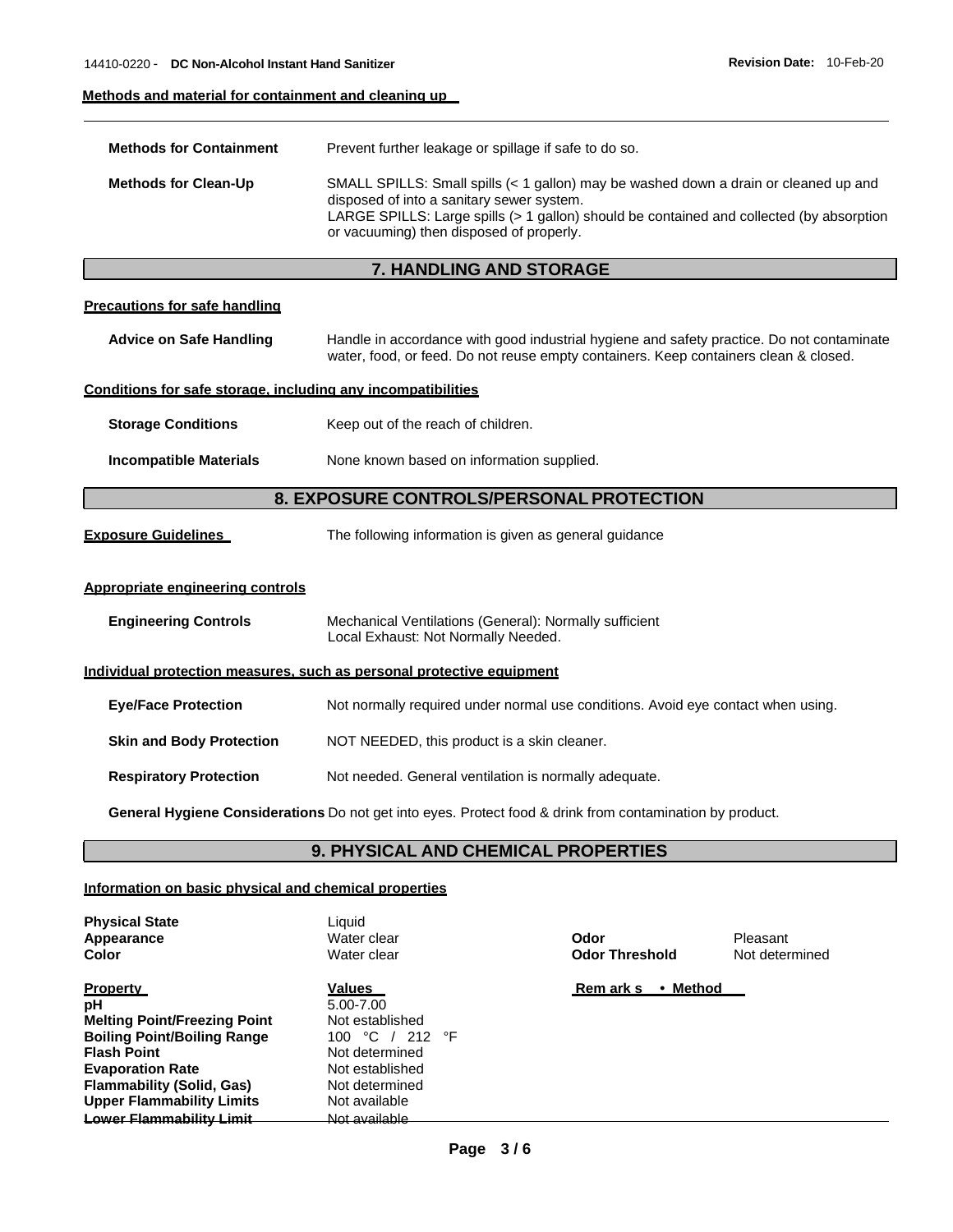| <b>Vapor Pressure</b>            | Not established    |
|----------------------------------|--------------------|
| <b>Vapor Density</b>             | Not established    |
| <b>Specific Gravity</b>          | $0.981 - 1.022$    |
| <b>Water Solubility</b>          | Completely soluble |
| Solubility in other solvents     | Not determined     |
| <b>Partition Coefficient</b>     | Not determined     |
| <b>Auto-ignition Temperature</b> | Not determined     |
| <b>Decomposition Temperature</b> | Not determined     |
| <b>Kinematic Viscosity</b>       | Not determined     |
| <b>Dynamic Viscosity</b>         | $<$ 200 cps        |
| <b>Explosive Properties</b>      | Not determined     |
| <b>Oxidizing Properties</b>      | Not determined     |
| <b>Density</b>                   | 8.18-8.52 lbs/gal  |

# **10. STABILITY AND REACTIVITY**

#### **Reactivity**

Not reactive under normal conditions.

#### **Chemical Stability**

Stable under recommended storage conditions.

#### **Possibility of Hazardous Reactions**

None under normal processing.

Hazardous Polymerization Hazardous polymerization does not occur.

## **Conditions to Avoid**

Keep out of reach of children.

#### **Incompatible Materials**

None known based on information supplied.

#### **Hazardous Decomposition Products**

Carbon dioxide (CO2), Sulfur dioxide.

## **11. TOXICOLOGICAL INFORMATION**

#### **Information on likely routes of exposure**

| <b>Product Information</b>   |                                                                                                       |
|------------------------------|-------------------------------------------------------------------------------------------------------|
| <b>Eye Contact</b>           | May cause mild eye irritation.                                                                        |
| <b>Skin Contact</b>          | None, this product is a skin cleaner.                                                                 |
| <b>Inhalation</b>            | Under normal conditions of intended use, this material is not expected to be an inhalation<br>hazard. |
| Ingestion                    | Possible gastrointestinal irritation or disturbance.                                                  |
| <b>Component Information</b> |                                                                                                       |

#### **Information on physical, chemical and toxicological effects**

**Symptoms** Please see section 4 of this SDS for symptoms.

#### **Delayed and immediate effects as well as chronic effects from short and long-term exposure**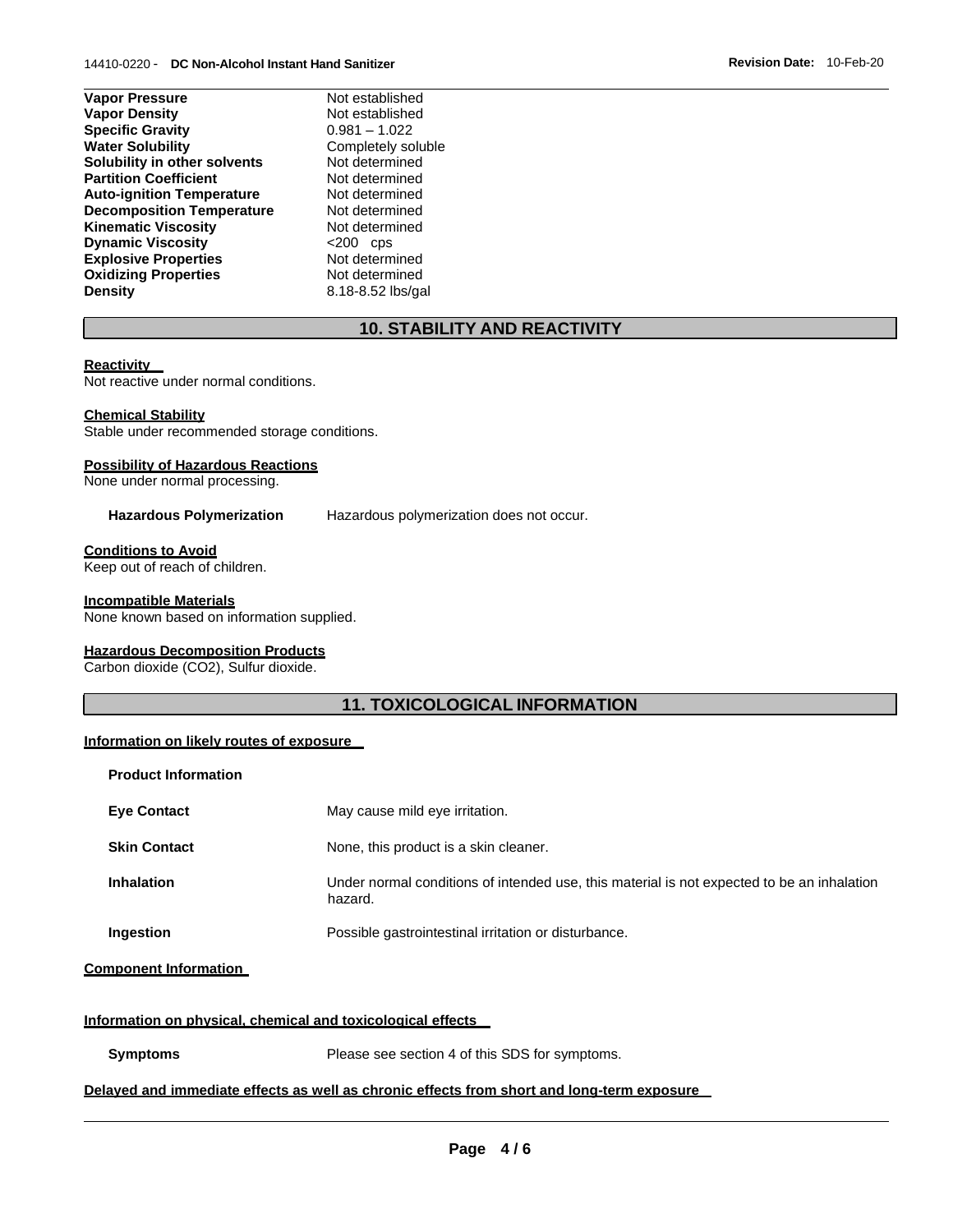**Carcinogenicity** This product does not contain any carcinogens or potential carcinogens as listed by OSHA, IARC or NTP.

#### **Numerical measures of toxicity**

Not determined

## **12. ECOLOGICAL INFORMATION**

## **Ecotoxicity**

The product is not expected to be hazardous to the environment.

## **Persistence/Degradability**

Not determined

## **Bioaccumulation**

Not determined

**Mobility** Not determined

### **Other Adverse Effects**

Not determined

# **13. DISPOSAL CONSIDERATIONS**

#### **Waste Treatment Methods**

| <b>Disposal of Wastes</b>     | Disposal should be in accordance with applicable regional, national and local laws and<br>regulations. |
|-------------------------------|--------------------------------------------------------------------------------------------------------|
| <b>Contaminated Packaging</b> | Disposal should be in accordance with applicable regional, national and local laws and<br>regulations. |

# **14. TRANSPORT INFORMATION**

| <b>Note</b> | Please see current shipping paper for most up to date shipping information, including<br>exemptions and special circumstances. |
|-------------|--------------------------------------------------------------------------------------------------------------------------------|
| <u>DOT</u>  | Not regulated                                                                                                                  |
| <u>IATA</u> | Not regulated                                                                                                                  |
| <b>IMDG</b> | Not regulated                                                                                                                  |